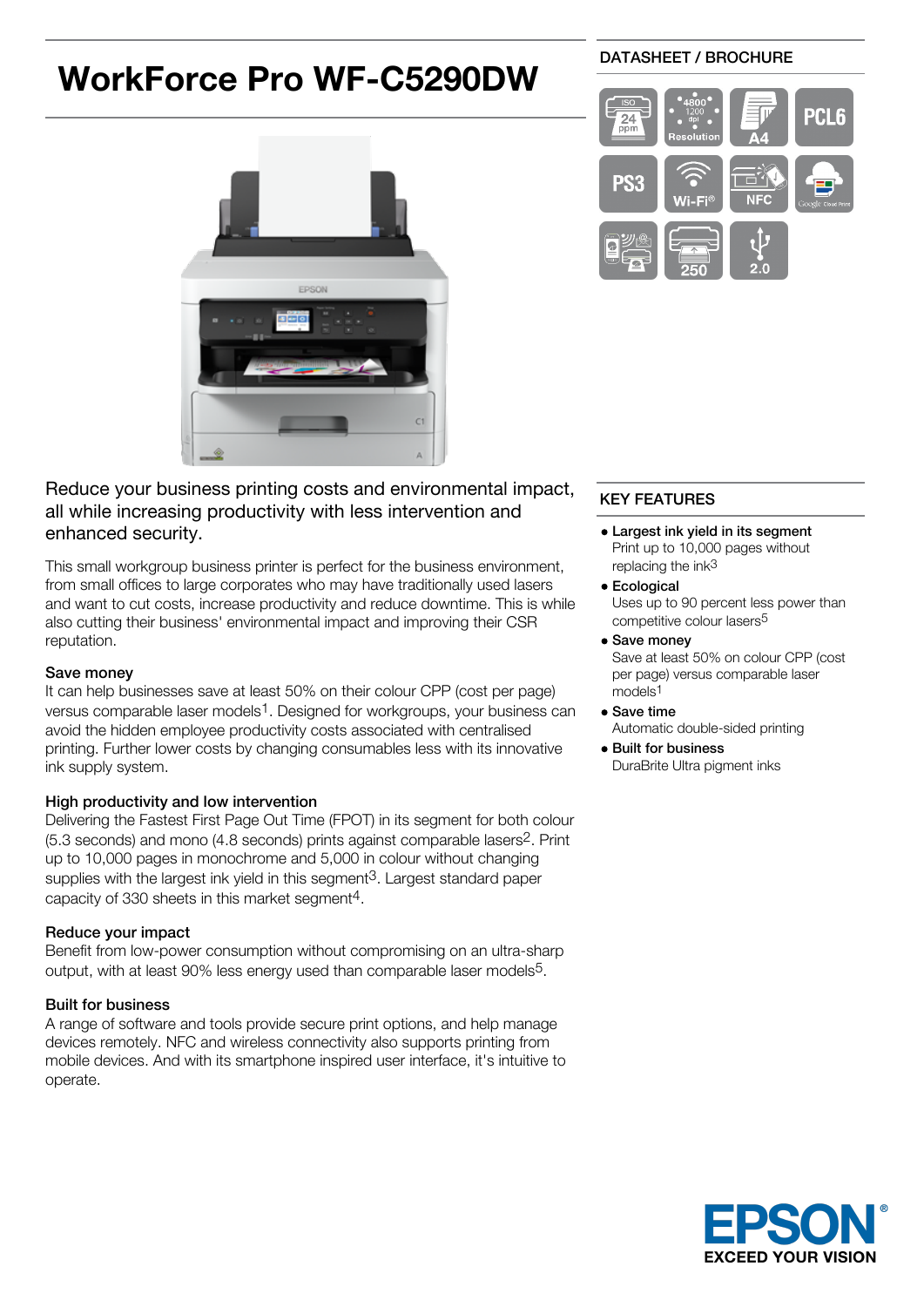### PRODUCT SPECIFICATIONS

| LPR, FTP, IPP, LPD, Port 9100, WSD, Net BIOS over TCP/IP, WSD-Print, Bonjour/Airprint       |
|---------------------------------------------------------------------------------------------|
| HTTP, DHCP, BOOTP, APIPA, DDNS, mDNS, SNTP, SLP, WSD, LLTD, SMTP, POP3, IEEE                |
| 802.1X, ARP, GARP, ICMP, IGMP, DCHP, HTTPS, XMPP, LDAP, LDAPS, SNMP 1.0, SNMP               |
|                                                                                             |
|                                                                                             |
| Wireless LAN IEEE 802.11b/g/n, Wi-Fi Direct, USB 1.1 Type A (2x), Hi-Speed USB - compatible |
| with USB 2.0 specification, Ethernet Interface (1000 Base-T/ 100-Base TX/ 10-Base-T), Near  |
|                                                                                             |
|                                                                                             |
|                                                                                             |
|                                                                                             |
| C4 (Envelope), Legal, A6, A5, B5, Letter, 9 x 13 cm, 10 x 15 cm, 13 x 18 cm, A4, B6, C5     |
|                                                                                             |
|                                                                                             |
|                                                                                             |
|                                                                                             |
|                                                                                             |
|                                                                                             |
|                                                                                             |
|                                                                                             |
|                                                                                             |
|                                                                                             |
|                                                                                             |
|                                                                                             |
|                                                                                             |
|                                                                                             |
|                                                                                             |
|                                                                                             |
|                                                                                             |
|                                                                                             |
|                                                                                             |
|                                                                                             |

#### **WorkForce Pro WF-C5290DW**

# WHAT'S IN THE BOX

- Individual Ink Cartridges
- Power cable
- Driver and utilities (CD)
- Setup guide
- User manual (CD)

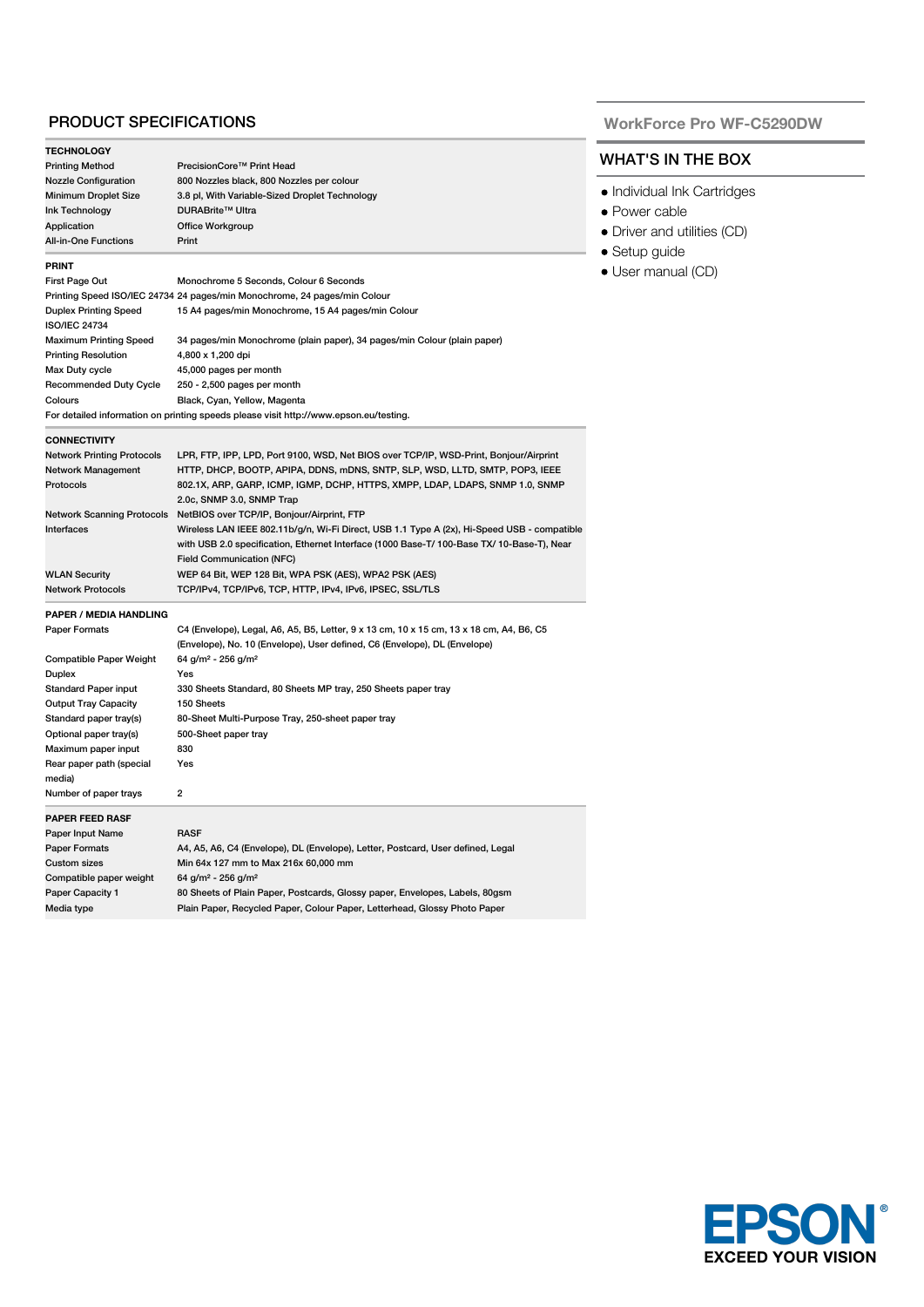## PRODUCT SPECIFICATIONS

**WorkForce Pro WF-C5290DW**

| PAPER FEED C1                                            |                                                                                              |  |  |
|----------------------------------------------------------|----------------------------------------------------------------------------------------------|--|--|
| Paper Input Name                                         | C1                                                                                           |  |  |
| <b>Paper Formats</b>                                     | A4, A5, A6, Letter                                                                           |  |  |
| <b>Custom sizes</b><br>Min 89x 127 mm to Max 216x 356 mm |                                                                                              |  |  |
| Compatible paper weight                                  | 64 g/m <sup>2</sup> - 160 g/m <sup>2</sup><br>250 Sheets of Plain Paper, Envelopes, 80gsm    |  |  |
| Paper Capacity 1                                         |                                                                                              |  |  |
| Media type                                               | Plain Paper, Recycled Paper, Colour Paper, Letterhead                                        |  |  |
| <b>PAPER FEED C2</b>                                     |                                                                                              |  |  |
| Paper Input Name                                         | C <sub>2</sub>                                                                               |  |  |
| <b>Paper Formats</b>                                     | A4, Letter                                                                                   |  |  |
| Custom sizes                                             | Min 100x 148 mm to Max 216x 356 mm                                                           |  |  |
| Compatible paper weight                                  | 64 g/m <sup>2</sup> - 160 g/m <sup>2</sup>                                                   |  |  |
| <b>Paper Capacity 1</b>                                  | 500 Sheets of Plain Paper, 80gsm                                                             |  |  |
| Media type                                               | Plain Paper, Recycled Paper, Colour Paper, Letterhead                                        |  |  |
|                                                          |                                                                                              |  |  |
| PAPER FEED DUPLEX                                        |                                                                                              |  |  |
| Paper Input Name                                         | Duplex                                                                                       |  |  |
| <b>Paper Formats</b>                                     | A4, A5, A6, B5, B6, Letter, HLT, Legal, Executive                                            |  |  |
| Custom sizes                                             | Min 148x 210 mm to Max 216x 297 mm                                                           |  |  |
| Compatible paper weight                                  | 64 g/m <sup>2</sup> - 160 g/m <sup>2</sup>                                                   |  |  |
| Media type                                               | Plain Paper, Recycled Paper, Colour Paper, Letterhead                                        |  |  |
| <b>GENERAL</b>                                           |                                                                                              |  |  |
| Energy Use                                               | 1.2 W (sleep mode), 22 W (printing), 7 W (Ready), 0.2 W (Power off), ENERGY STAR® qualified, |  |  |
|                                                          | TEC 0.2 kWh/week                                                                             |  |  |
| <b>Supply Voltage</b>                                    | AC 100 V - 240 V, 50 Hz - 60 Hz                                                              |  |  |
| <b>Product dimensions</b>                                | 425 x 535 x 357 mm (Width x Depth x Height)                                                  |  |  |
| Product weight                                           | 15.3 kg                                                                                      |  |  |
| <b>Compatible Operating</b>                              | Citrix XenApp 7.6 and above, Citrix XenDesktop Version 7.6, Linux, Mac OS 10.10.x, Mac OS    |  |  |
| Systems                                                  | 10.7.x, Mac OS 10.8.x, Mac OS 10.9.x, Mac OS X, Mac OS X 10.11.x, Mac OS X 10.12, Mac OS     |  |  |
|                                                          | X 10.12.x, Mac OS X 10.6.8, Microsoft Windows Vista (32/64 bit), SAP, Windows 10, Windows    |  |  |
|                                                          | 7, Windows 7 x64, Windows 8, Windows 8 (32/64 bit), Windows 8.1, Windows Server 2003 R2      |  |  |
|                                                          | x64, Windows Server 2008 (32/64bit), Windows Server 2008 R2, Windows Server 2012 (64bit),    |  |  |
|                                                          | Windows Server 2012 R2, Windows Server 2016, Windows Vista, Windows Vista x64, Windows       |  |  |
|                                                          | XP SP2 or higher, Windows XP SP3, Windows XP x64, Windows server 2003 R2, XP                 |  |  |
|                                                          | Professional x64 Edition, XP Professional x64 Edition SP2                                    |  |  |
| <b>Included Software</b>                                 | Epson Document Capture Pro (Windows only)                                                    |  |  |
| <b>Sound Power</b>                                       | Operation: 6.8 B (A)                                                                         |  |  |
| <b>Sound Pressure</b>                                    | Operation: 55 dB (A)                                                                         |  |  |
| Mobile and Cloud printing                                | Epson Connect (iPrint, Email Print, Remote Print Driver), Apple AirPrint, Google Cloud Print |  |  |
| services                                                 |                                                                                              |  |  |
| <b>Power Supply</b>                                      | 100V, 110V, 220V, 240V                                                                       |  |  |
| <b>ADDITIONAL FEATURES</b>                               |                                                                                              |  |  |
| Features                                                 | Direct Print, Direct print from USB                                                          |  |  |
| LCD screen                                               | Type: Colour, Diagonal: 6 cm                                                                 |  |  |
| Media Handling                                           | Automatic duplex (A4, plain paper), Portrait & Landscape printing, Thick Media Support       |  |  |
| <b>Security Functions</b>                                | Limit access function with Epson Web Config, Secure confidential printing with PIN code      |  |  |
|                                                          | release, IPsec, IEEE802.1x, SSL (Server authentication), Panel Admin Mode                    |  |  |
|                                                          |                                                                                              |  |  |
| <b>OTHER FEATURES</b><br><b>Emulations</b>               | PCL5c, PCL6, PostScript 3, ESC/P-R, PDF 1.7                                                  |  |  |
|                                                          |                                                                                              |  |  |
| <b>OTHER</b>                                             |                                                                                              |  |  |
| Warranty                                                 | 12 months On-site service                                                                    |  |  |
|                                                          | Optional warranty extension available                                                        |  |  |